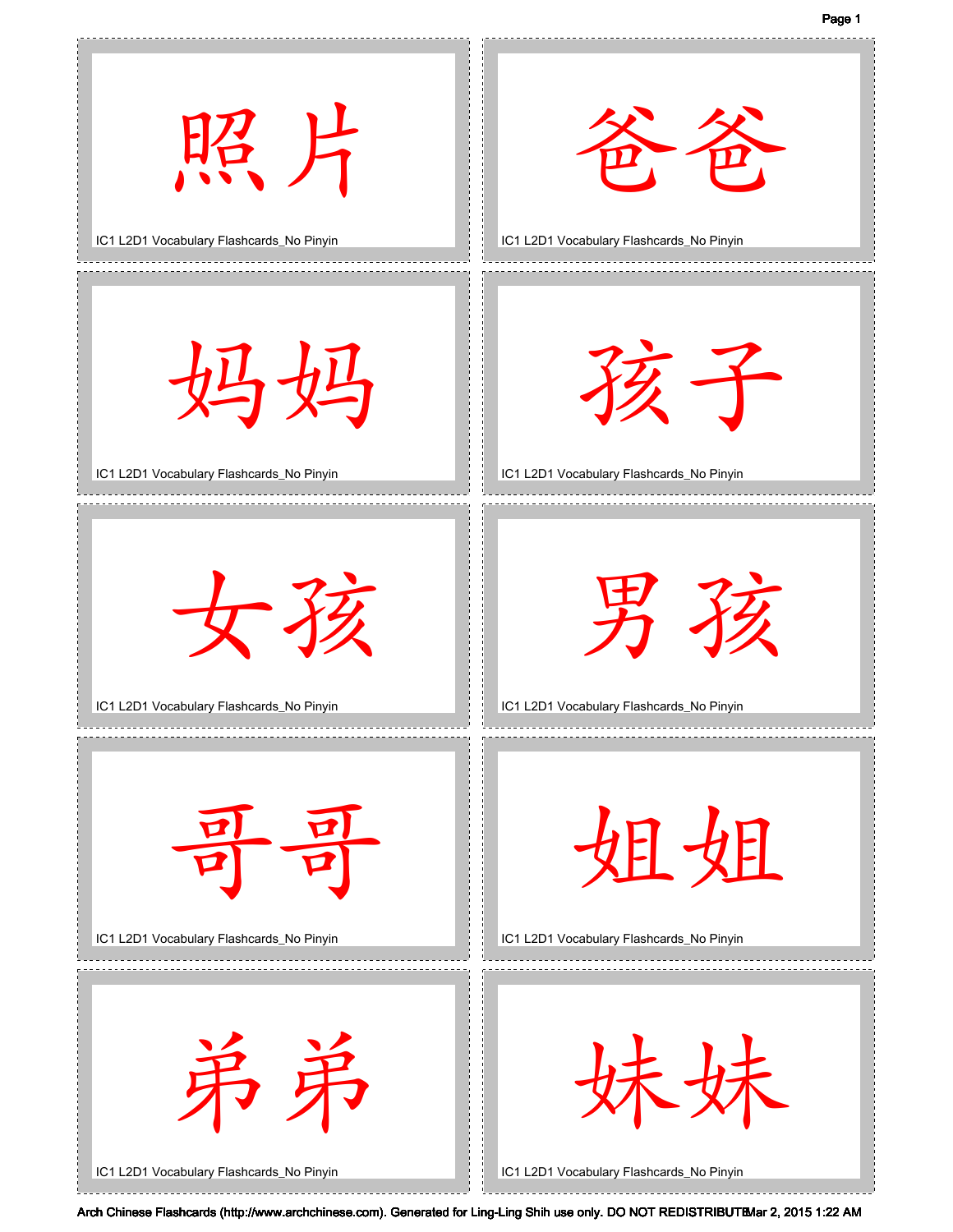## Page 2

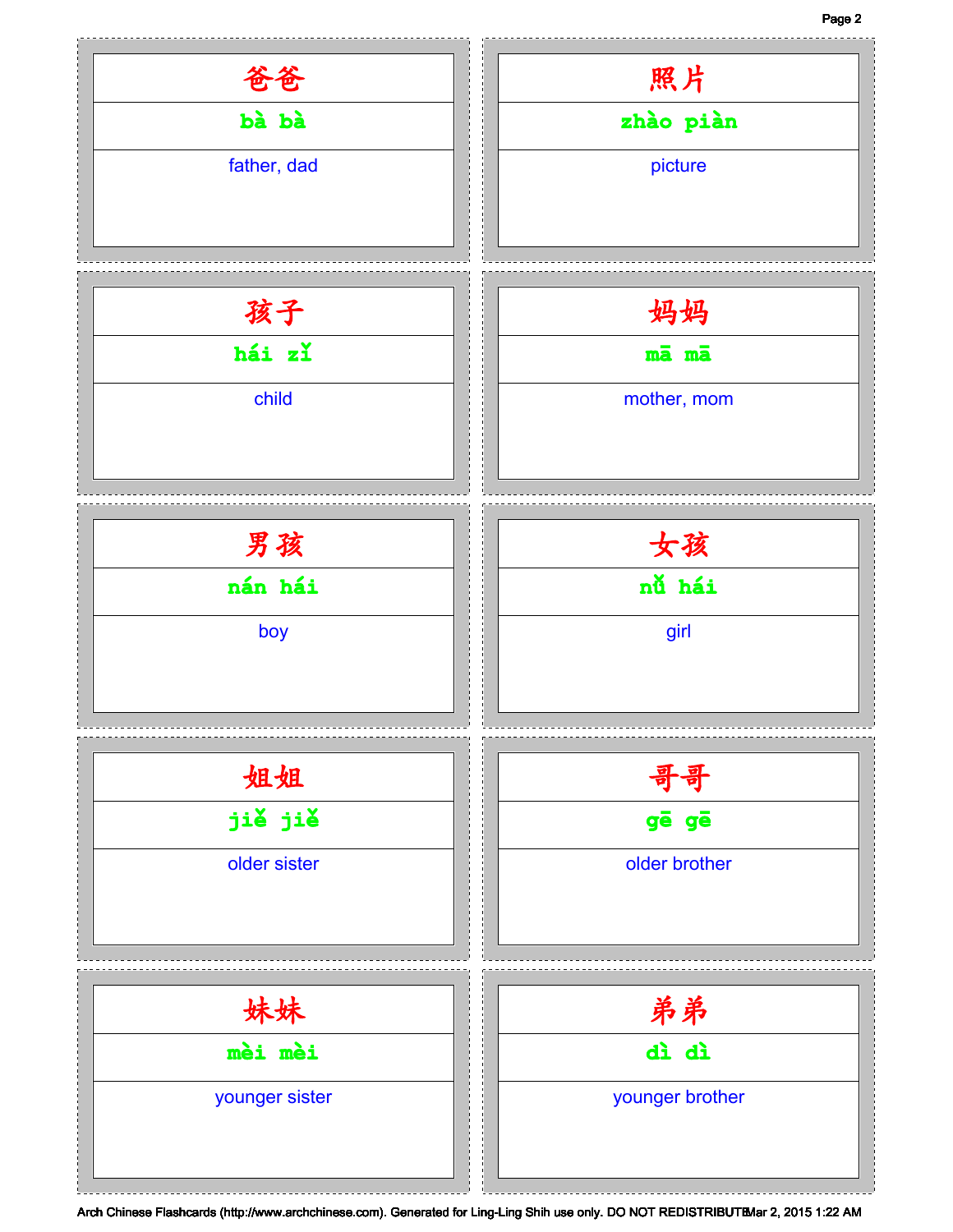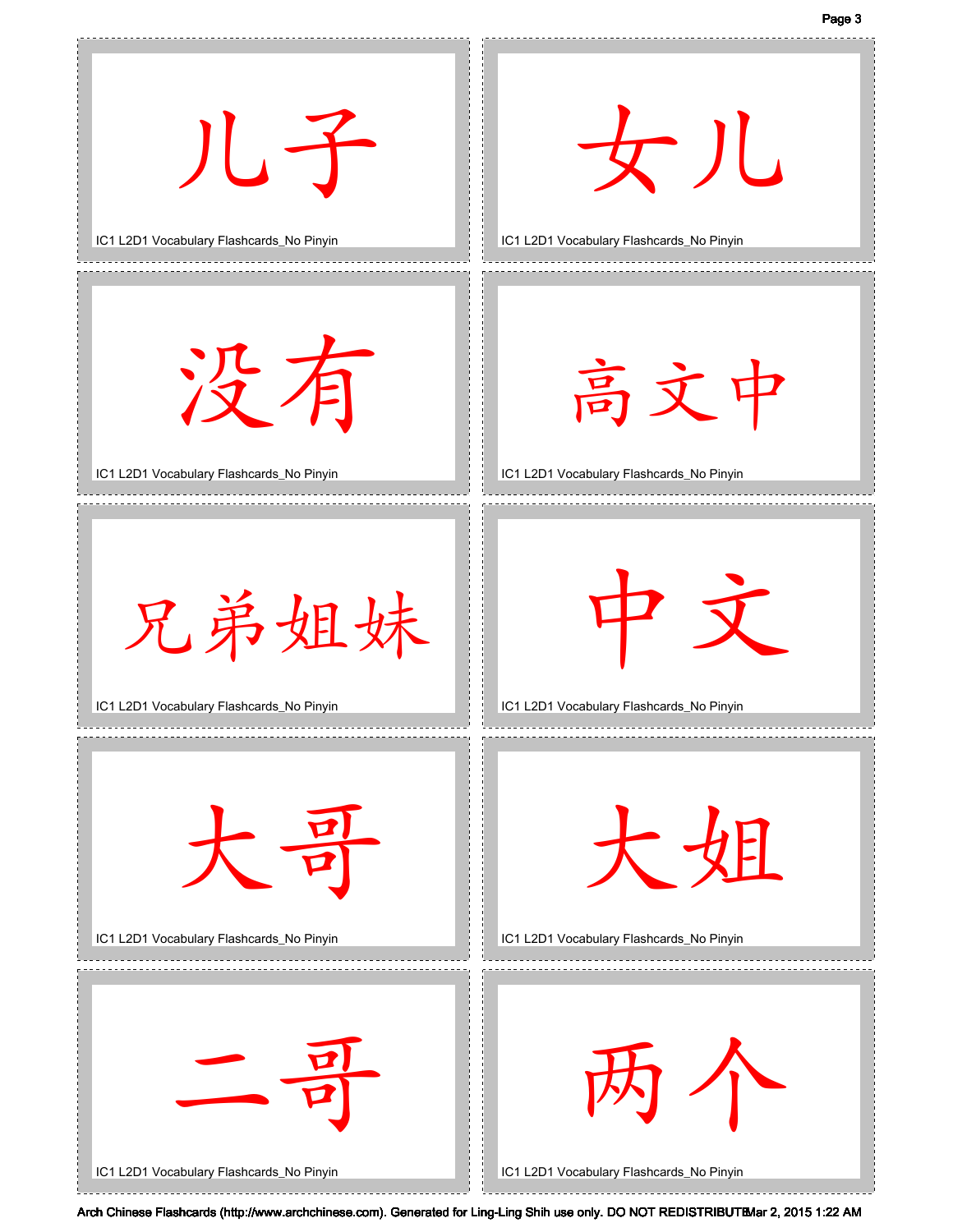## Page 4

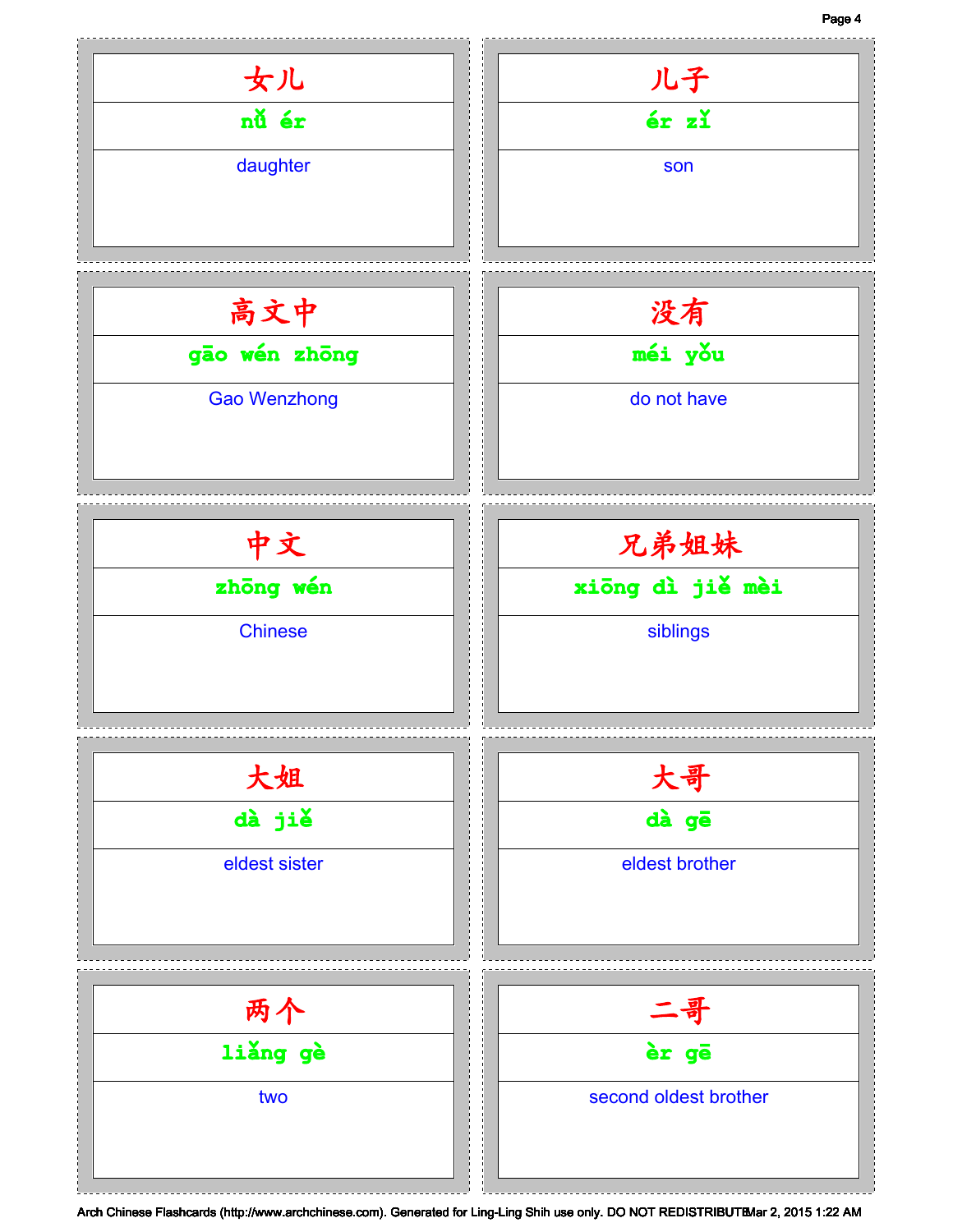